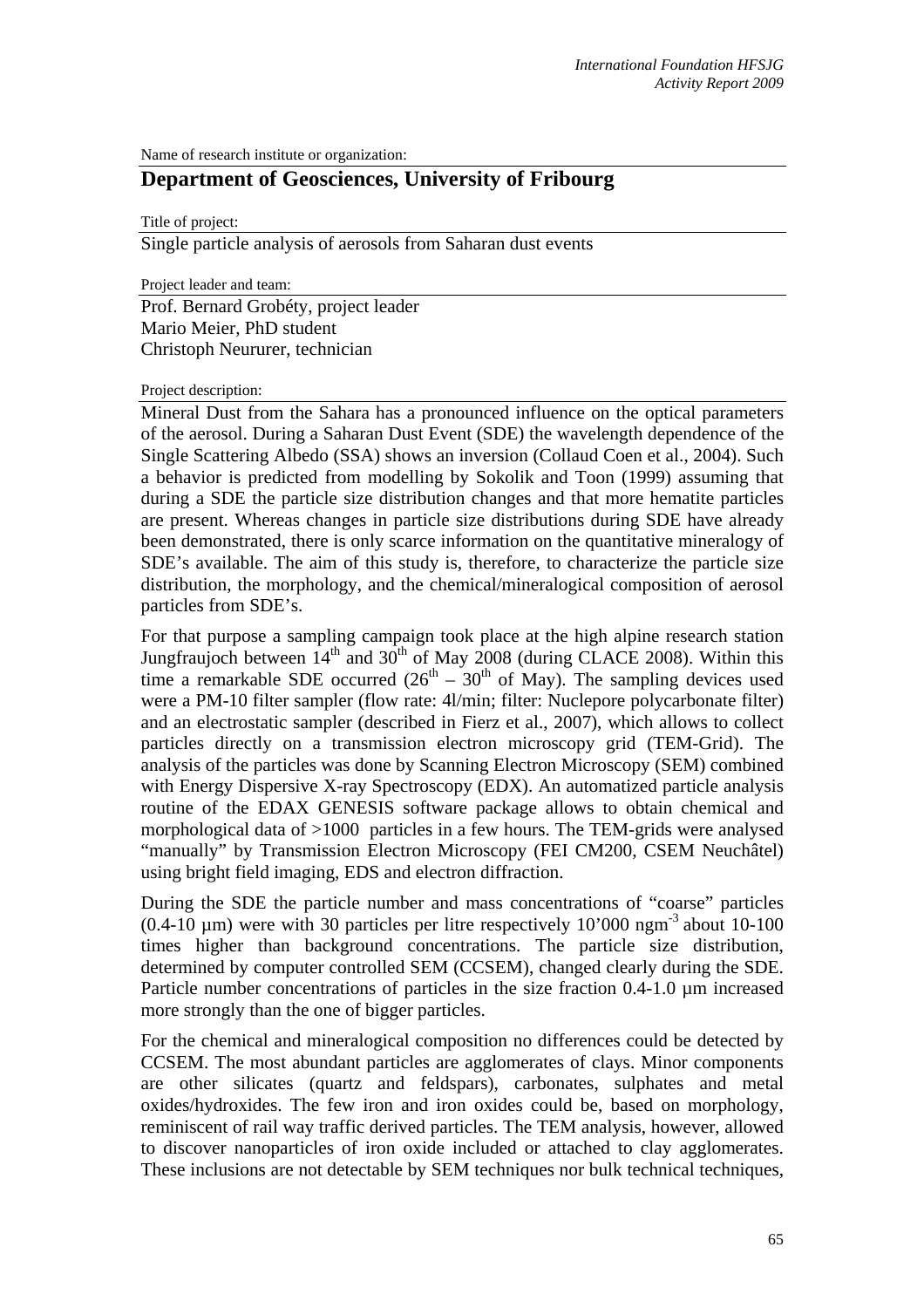because the clay minerals themselves contain iron. Additionally also titanium oxide nanoinclusion could be detected as components of the agglomerates. All this inclusions are in a size range of 10-100 nm.

The assumptions of Sokolik and Toon could be confirmed. The optical properties of iron oxide particles may, however, have to be reconsidered based on their size. Reflectivity and absorption of nanometric hematite differs considerably from macro hematite. (f.ex. Morris et al., 1985; Lane et al., 2000)

Sampling and analysis of more SDE's for a better aerosol characterization of Saharan Dust is necessary. For that purpose an automated PM-10 sampling device was tested for first time in October 2009 on the Jungfraujoch. This device is connected to the Global Atmosphere Watch (GAW) computer (maintained by Paul Scherrer Institute) and uses the inversion of the wavelength dependence of the SSA as a start signal for the air pump of the PM10 sampler. Several time controlled air channels allows to obtain up to 7 samples. This method will make it possible to take samples from different Saharan Dust Events in 2010. Additionally the passive sampler (SIGMA 2) was tested also in October 2009 but the harsh climatic conditions at Jungfraujoch make an operation of this device impossible during winter time.

## **References**

Collaud Coen, M., E. Weingartner, D. Schaub, C. Hüglin, C. Corrigan, S. Henning, M. Schwikowski and U. Baltensperger, Saharan dust events at the Jungfraujoch: detection by wavelength dependence of the single scattering albedo and first climatology analysis, Atmos. Chem. Phys., 4, 2465-2480, 2004.

Fierz, M., R. Kaegi and H. Burtscher, Theoretical and experimental evaluation of a portable electrostatic TEM sampler, Aerosol Science an Technology, 41, 1-10, 2007.

Morris, R.V., H.V. Lauer, C.A. Lawson, E.K. Jr. Gibson, G.A. Nace and C. Stewart, Spectral and other physiochemical properties of submicron powders of hematite (- Fe2O3), maghemite (-Fe2O3), magnetite (Fe3O4), goethite (-FeOOH), and lepidochrosite (-FeOOH), J. Geophys. Res. 90, 3126-3144, 1985.

Lane, M. D., V. R. Morris and P. R. Christensen, Spectral behaviour of hematite at visible/near infrared and midinfrared wavelengths. NASA Technical Report No. 20020046544, 2000.

Sokolik I.N. and O.B. Toon, Incorporation of mineralogical composition into models of the radiative properties of mineral aerosol from UV to IR wavelengths. *J. Geophys. Res*., 104, 9423-9444, 1999.

### Key words:

Saharan dust, Mineral dust, Aerosol composition, Aerosol morphology, SEM, TEM

Collaborating partners/networks:

Martin Collaud Coen (MeteoSwiss) Paul Scherrer Institute (PSI) Volker Dietze (Deutscher Wetterdienst) Trinational Network: Airborne particles and their health effects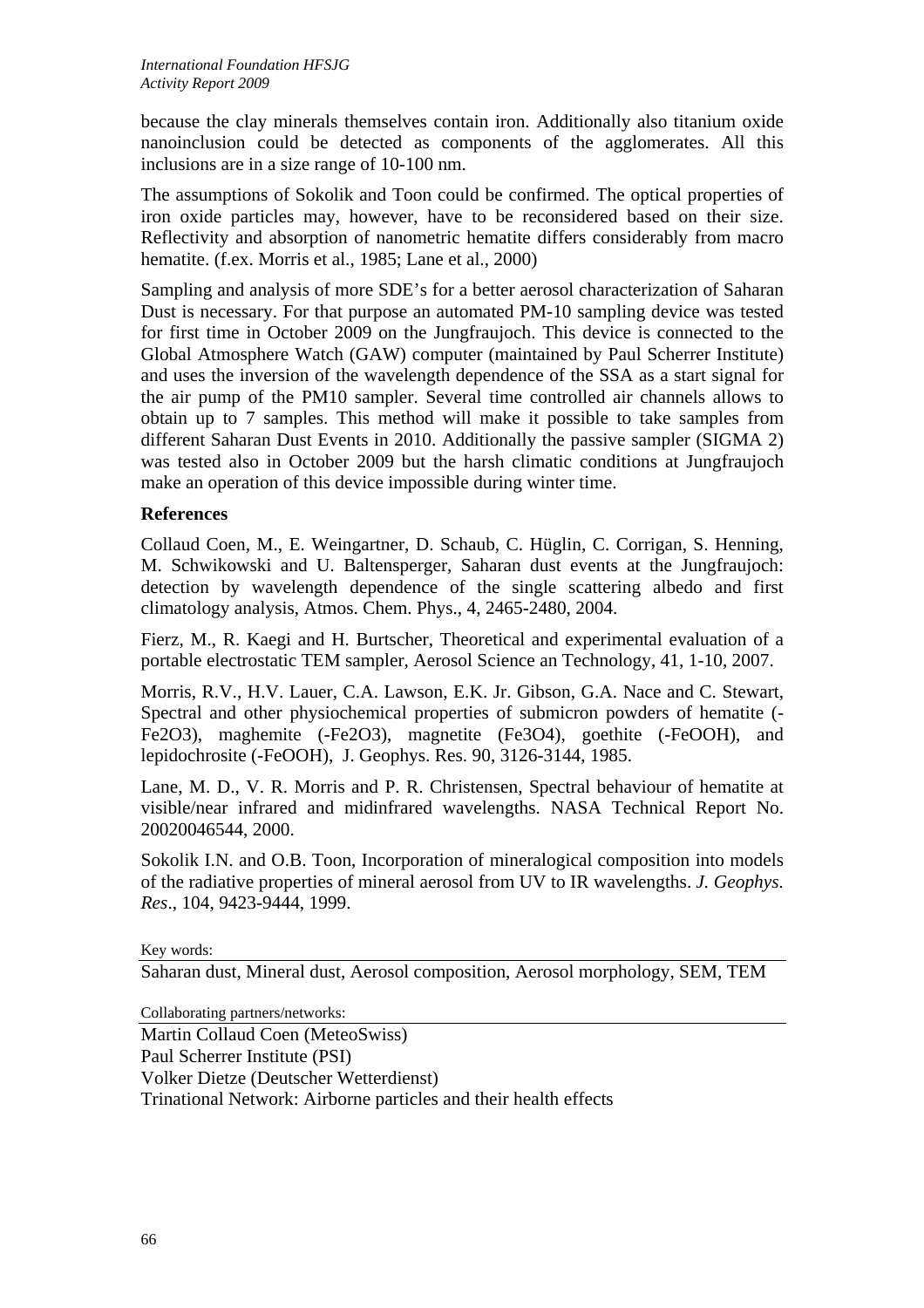Scientific publications and public outreach 2009:

### **Conference papers**

Meier, M.F., B. Grobéty, and M. Collaud Coen, Aerosol properties of Saharan dust collected at the Jungfraujoch: determined by single particle analysis,  $7<sup>th</sup>$  Swiss Geoscience Meeting, Neuchâtel, Switzerland,  $20^{th} - 21^{st}$  November, 2009, Abstract Volume: 5. Meteorology and climatology, 2009.

Meier, M.F., B. Grobéty, M. Collaud Coen and G. Wehrle, Single particle analysis of a Saharan dust event on Jungfraujoche, 19th Annual VM Goldschmidt Conference, Davos, Switzerland, June 21- 26, 2009, Geochimica et Cosmochimica Acta, 73 Supplement, A 866, 2009.

Address:

Departement für Geowissenschaften Universität Fribourg Chemin du Musée 6 CH-1700 Fribourg

Contacts:

Mario Meier Tel.: +41 26 300 8933 Fax: +41 26 300 9742 e-mail: mario.meier@unifr.ch URL: www.unifr.ch/geology